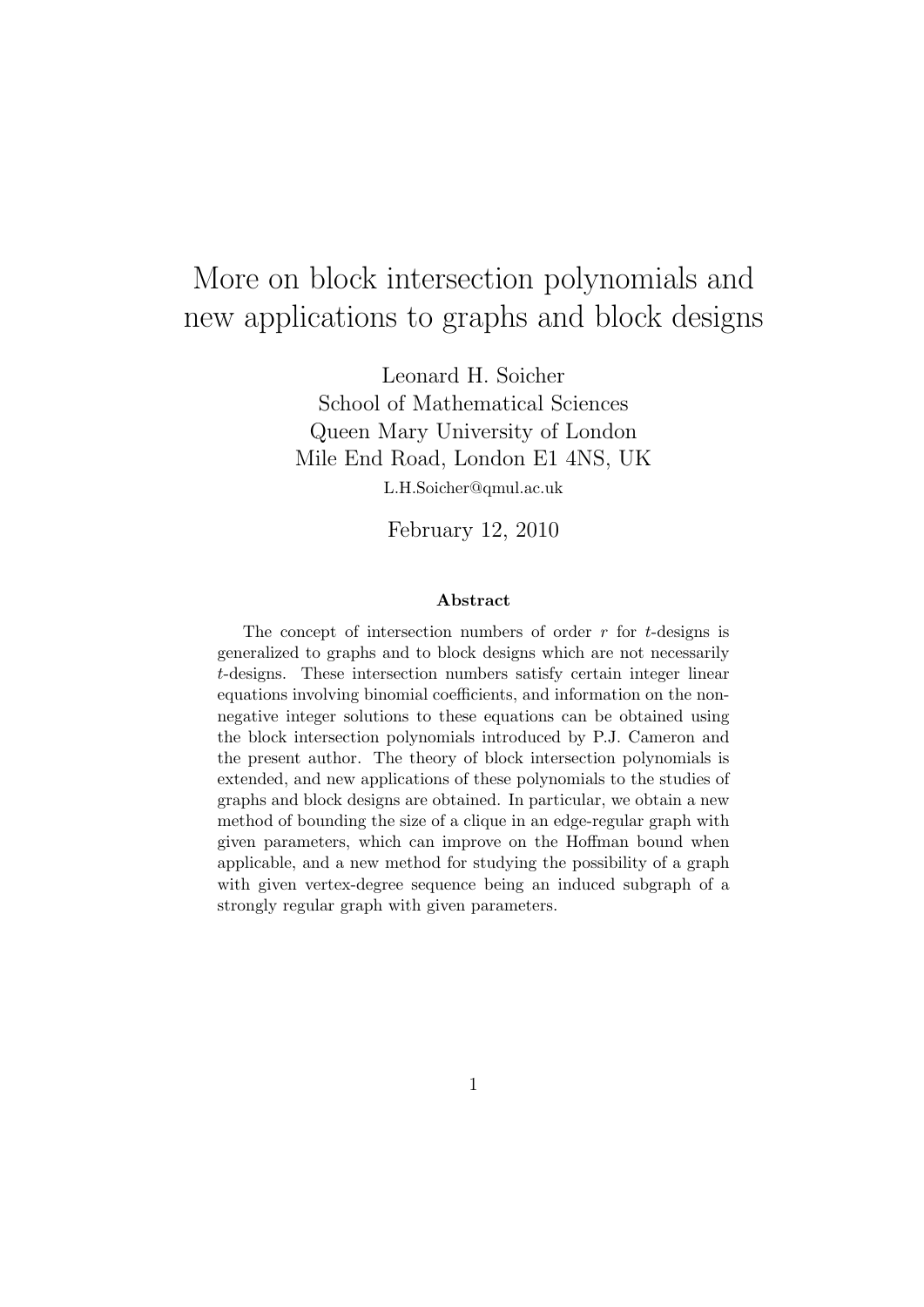## 1 Introduction

Consider the linear equations:

$$
\sum_{i=0}^{s} {i \choose j} n_i = b_j \quad (j = 0, ..., t)
$$
 (1)

where s, t and the  $b_j$  are given non-negative integers, with  $s \geq t$ , and suppose we are interested in solution vectors  $[n_0, \ldots, n_s]$  of non-negative integers. Problems of this form arise in the study of block designs, especially the study of t-designs (see [13, 8, 15, 1, 2, 5]). In [5], Cameron and the present author introduce the block intersection polynomial, and show how this polynomial gives useful information about the solutions to this problem when  $t$  is even and specified non-negative integers  $m_0, \ldots, m_s$  are given for which  $m_i \leq n_i$ must hold. They show how to use block intersection polynomials to obtain a bound on the multiplicity of a block in a  $t-(v, k, \lambda)$  design, and when t is even, a sometimes better bound for a resolvable  $t-(v, k, \lambda)$  design.

In this paper, we generalize the concept of intersection numbers of order r for t-designs, introduced by Mendelsohn [13] and studied further by van Trung, Wu and Mesner [15], to graphs and to block designs which are not necessarily *t*-designs. We show that these intersection numbers (defined in Section 2) satisfy equations of the form (1), and so may be studied using block intersection polynomials, or by methods of linear or integer programming. We then continue the study of block intersection polynomials, and obtain new applications of these polynomials to the studies of edge-regular graphs, amply regular graphs, and block designs. For example, we prove the following:

**Theorem 1.1** Let  $\Gamma$  be an edge-regular graph with parameters  $(v, k, \lambda)$ , let r be a positive integer, and suppose that  $\Gamma$  contains a clique S of size  $s \geq 2$ . Let

$$
B(x) := x(x+1)\binom{v-s}{r} - 2xs\binom{k-s+1}{r} + s(s-1)\binom{\lambda-s+2}{r}.
$$
 (2)

Then  $B(m) \geq 0$  for every integer m. Moreover,  $B(m) = 0$  for some integer m if and only if for every r-set R of vertices, such that  $R \cap S = \emptyset$ , we have  $|\bigcap_{\rho \in R} \Gamma(\rho) \cap S| \in \{m, m+1\}, \text{ in which case } m \text{ occurs exactly } B(m+1)/2$ times.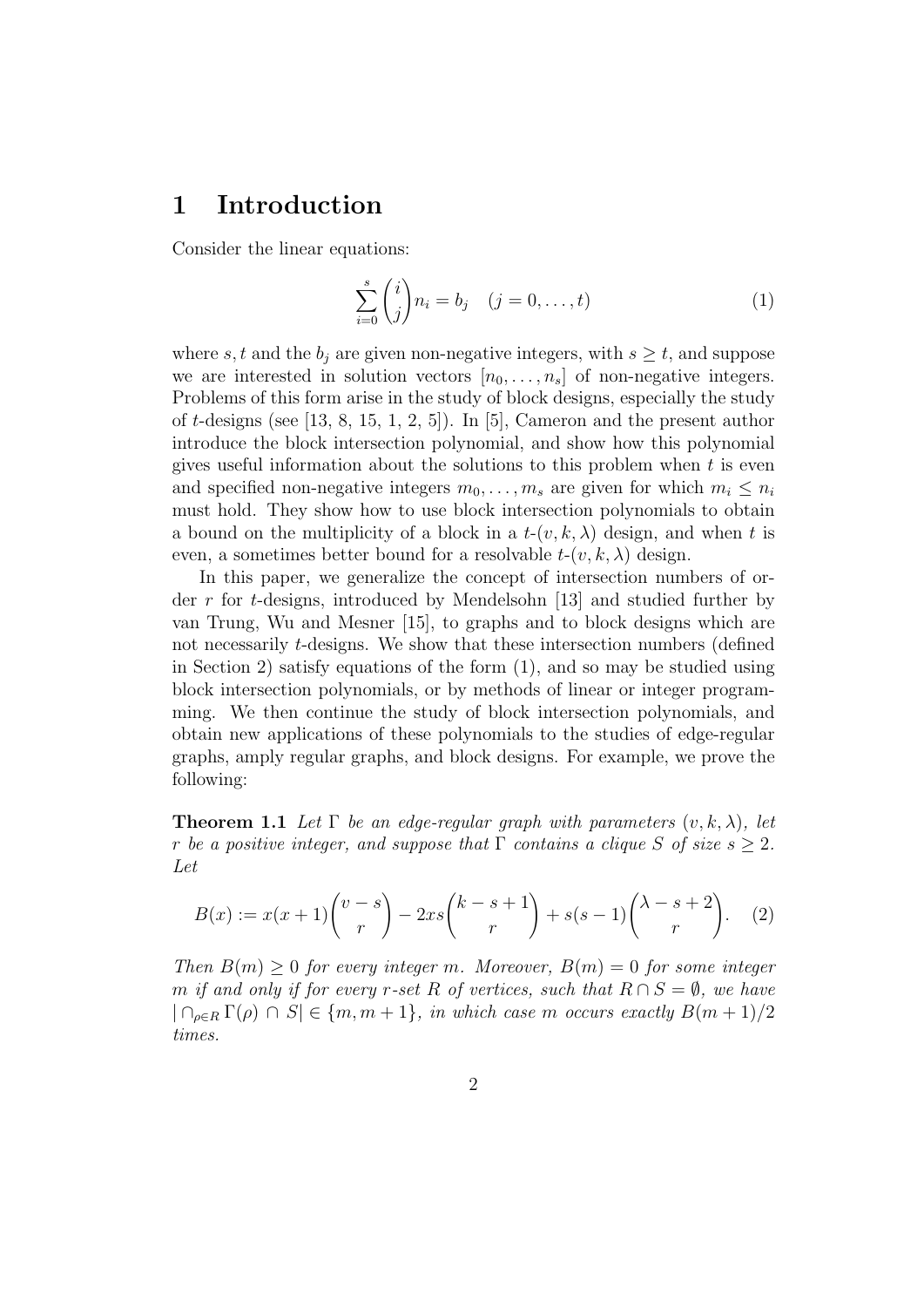We apply this theorem with  $r = 1$  to obtain what appears to be a good bound on the size of a clique in any edge-regular graph  $\Gamma$  with parameters  $(v, k, \lambda)$ . We have that if Γ has a clique of size s then

$$
m(m+1)(v-s) - 2ms(k-s+1) + s(s-1)(\lambda - s + 2) \ge 0
$$
 (3)

for every integer m. Then our clique bound is one less than the least integer  $s \geq 2$  for which (3) does not hold for some integer m. (Such an s always exists, for considered as a polynomial in  $s$ , the left-hand side of  $(3)$  has leading term  $-s<sup>3</sup>$ . For a fixed  $s < v$ , the left-hand side of (3) is a quadratic in m, and so it is easy to determine whether it is negative for some integer  $m$ .) Our bound is sometimes better than what the Hoffman bound [4, Proposition 1.3.2] gives when  $\Gamma$  is a strongly regular graph with parameters  $(v, k, \lambda, \mu)$ .

Our methods may also be applied to the study of induced subgraphs of amply regular graphs. We shall prove:

**Theorem 1.2** Let  $\Gamma$  be an amply regular graph with parameters  $(v, k, \lambda, \mu)$ , and suppose  $\Delta$  is an induced subgraph of  $\Gamma$ , where  $\Delta$  has  $s \geq 2$  vertices and vertex-degree sequence  $[d_1, \ldots, d_s]$ . Further suppose that  $\Delta$  is connected with diameter at most 2 if  $\Gamma$  is not strongly regular. Let

$$
B(x) := x(x+1)(v-s) - 2xsk + (2x + \lambda - \mu + 1) \sum_{i=1}^{s} d_i + s(s-1)\mu - \sum_{i=1}^{s} d_i^2.
$$

Then  $B(m) \geq 0$  for every integer m. Moreover,  $B(m) = 0$  for some integer m if and only if each vertex not in  $\Delta$  is adjacent to exactly m or  $m+1$  vertices of  $\Delta$ , in which case exactly  $B(m+1)/2$  vertices not in  $\Delta$  are adjacent to just m vertices of  $\Delta$ .

We close the introduction by stating a result on t-designs which we shall prove using block intersection polynomials in Section 5.

**Theorem 1.3** Let t be an even positive integer, let D be a t- $(v, k, \lambda)$  design, and for S a block of D, define  $I(D, S)$  to be the set of all i for which some block of D, other than S, meets S in exactly i points. Now suppose that for some block S of D,  $I(D, S)$  is contained in a set of t consecutive integers. Then for every block T in every  $t-(v, k, \lambda)$  design E, the number of blocks of E meeting T in exactly i points  $(0 \le i \le k)$  is the same as the number of blocks of D meeting S in exactly i points.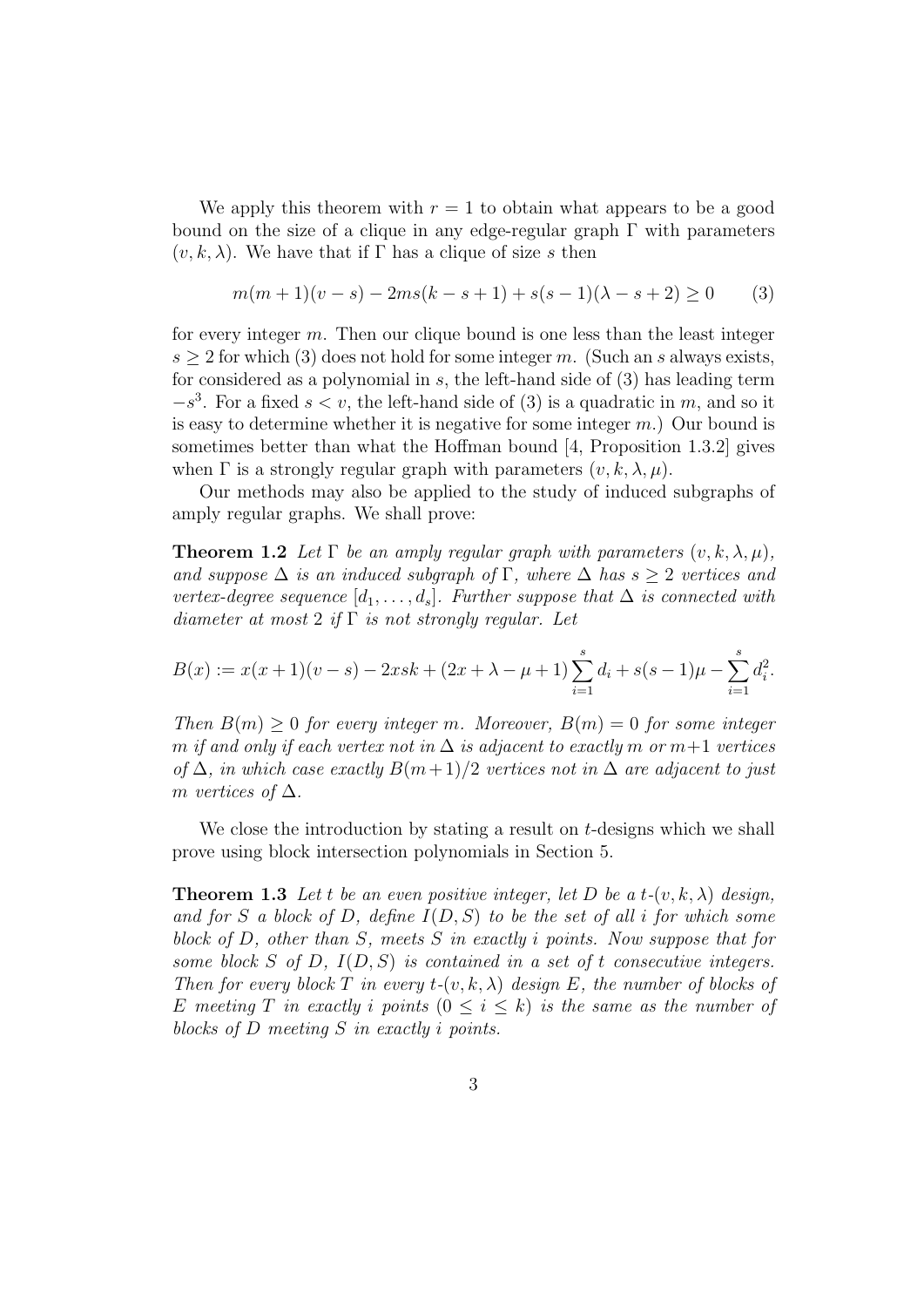## 2 Intersection numbers of order  $r$  for graphs and block designs

Throughout this paper, all graphs are finite and undirected, with no loops or multiple edges. For  $\Gamma$  a graph,  $V(\Gamma)$  denotes its vertex-set, and for  $\alpha \in V(\Gamma)$ ,  $\Gamma_i(\alpha)$  denotes the set of vertices in  $\Gamma$  at distance i from  $\alpha$ , with  $\Gamma(\alpha) := \Gamma_1(\alpha)$ , the set of vertices *adjacent* to  $\alpha$ . A graph  $\Gamma$  is *edge-regular* with *parameters*  $(v, k, \lambda)$  if  $\Gamma$  has exactly v vertices, is regular of degree k, and every pair of adjacent vertices have exactly  $\lambda$  common neighbours. A graph  $\Gamma$  is amply regular with parameters  $(v, k, \lambda, \mu)$  if it is edge-regular with parameters  $(v, k, \lambda)$ and every pair of vertices at distance 2 have exactly  $\mu$  common neighbours. A graph  $\Gamma$  is *strongly regular* with *parameters*  $(v, k, \lambda, \mu)$  if it is edge-regular with parameters  $(v, k, \lambda)$  and every pair of distinct nonadjacent vertices have exactly  $\mu$  common neighbours (so in particular, every strongly regular graph is amply regular). A clique in a graph is a set of pairwise adjacent vertices.

Let  $\Gamma$  be a graph, and let  $S, Q \subset V(\Gamma)$ . Then for r a positive integer, the *i*-th *intersection number of order r*, denoted  $n_i^{(r)}$  $i_i^{(r)}(\Gamma, S, Q)$ , is defined to be the number of  $r$ -subsets  $R$  of  $Q$  such that

$$
\left|\bigcap_{\rho\in R} \Gamma(\rho) \bigcap S\right| = i.
$$

In particular,  $n_i^{(1)}$  $i^{(1)}(\Gamma, S, Q)$  is the number of vertices  $\alpha \in Q$  such that  $|\Gamma(\alpha) \cap S|$  = i.

For T any subset of  $V(\Gamma)$ , let  $\lambda_T(\Gamma,Q)$  be the number of vertices in Q adjacent to each vertex in  $T$ ; that is

$$
\lambda_T(\Gamma, Q) = |\{\alpha \in Q : T \subseteq \Gamma(\alpha)\}|.
$$

Now, for r a positive integer and  $0 \leq j \leq s$ , where  $s := |S|$ , define

$$
\lambda_j^{(r)}(\Gamma, S, Q) := \binom{s}{j}^{-1} \sum_{T \subseteq S, |T| = j} \binom{\lambda_T(\Gamma, Q)}{r}.
$$
 (4)

For example, suppose that  $\Gamma$  is a strongly regular graph with parameters  $(v, k, \lambda, \mu)$ , and  $\Delta$  is a subgraph of Γ, induced on a vertex-subset S of size s  $\geq$  2. Let Q be the set of vertices of  $\Gamma$  not in S. Then  $\lambda_{\{1\}}(\Gamma,Q)$  =  $v - s$ ; if  $\sigma \in V(\Delta)$  then  $\lambda_{\{\sigma\}}(\Gamma, Q) = k - |\Delta(\sigma)|$ ; if  $\{\rho, \sigma\}$  is an edge of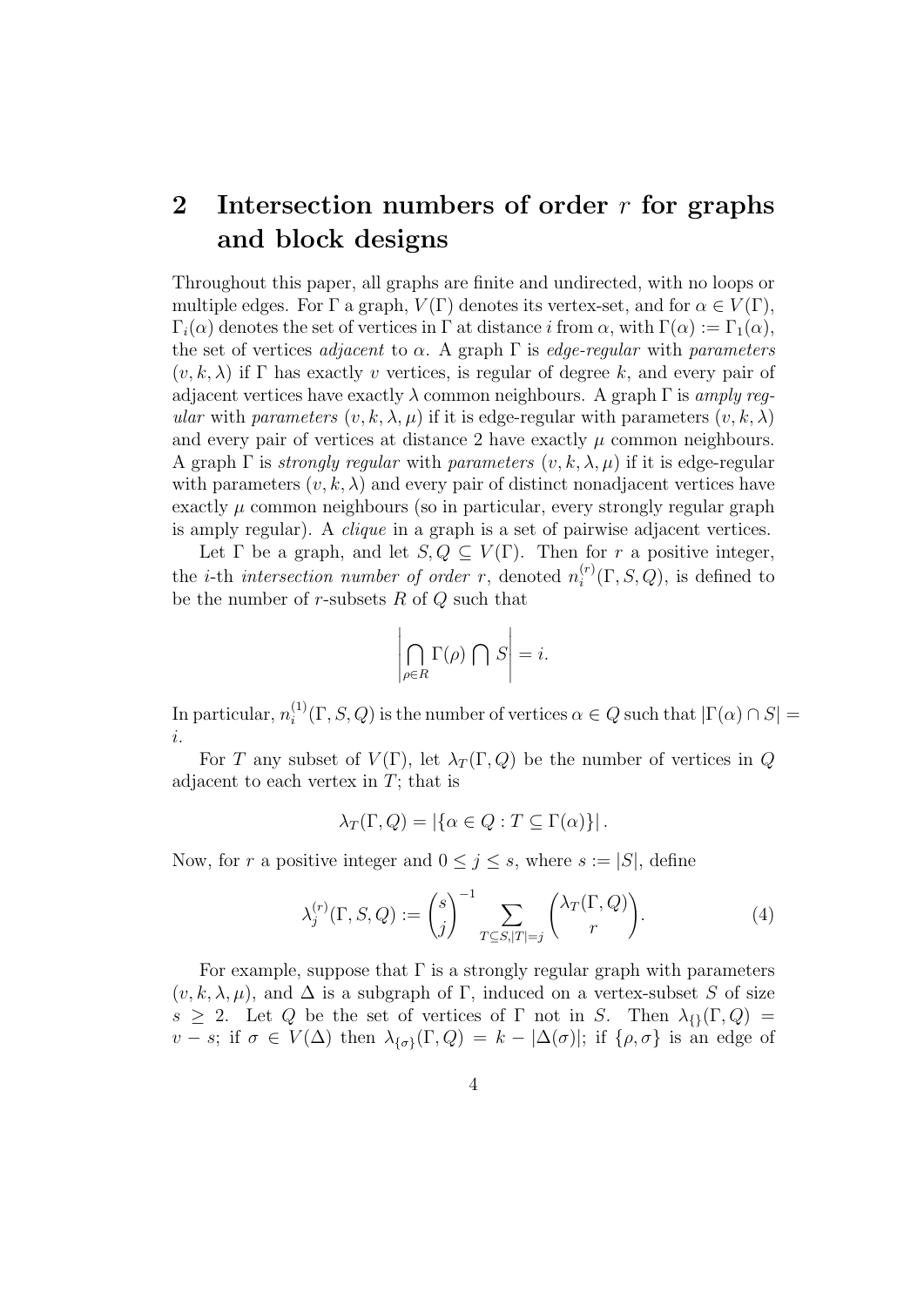$\Delta$  then  $\lambda_{\{\rho,\sigma\}}(\Gamma,Q) = \lambda - |\Delta(\sigma) \cap \Delta(\rho)|$ ; if  $\{\rho,\sigma\}$  is a non-edge of  $\Delta$  then  $\lambda_{\{\rho,\sigma\}}(\Gamma,Q) = \mu - |\Delta(\sigma) \cap \Delta(\rho)|$ . Thus, we can determine  $\lambda_T(\Gamma,Q)$  for all  $T \subseteq S$  with  $|T| \leq 2$ , and hence determine  $\lambda_i^{(r)}$  $j^{(r)}(\Gamma, S, Q)$  for all  $r > 0$  and  $j = 0, 1, 2$ , using only the parameters of the strongly regular graph  $\Gamma$  and the isomorphism class of the induced subgraph  $\Delta$ .

The following result shows how knowledge of certain  $\lambda_i^{(r)}$  $j^{(r)}(\Gamma, S, Q)$  gives us integer linear equations of the form (1) which must be satisfied by the non-negative integers  $n_i^{(r)}$  $i_i^{(r)}(\Gamma, S, Q), i = 0, \ldots, |S|.$ 

**Theorem 2.1** Let  $\Gamma$  be a graph, let  $S, Q \subseteq V(\Gamma)$ , with  $s := |S|$ , and let r be a positive integer. Then if  $0 \leq j \leq s$ , we have

$$
\sum_{i=0}^{s} {i \choose j} n_i^{(r)}(\Gamma, S, Q) = {s \choose j} \lambda_j^{(r)}(\Gamma, S, Q). \tag{5}
$$

*Proof.* We let  $0 \leq j \leq s$ , and count in two ways the number  $N_j$  of ordered pairs  $(R, T)$  such that R is an r-subset of Q, and T is a j-subset of both S and  $\cap_{\rho \in R} \Gamma(\rho)$ .

1. Each *j*-subset T of S contributes exactly  $\binom{\lambda_T(\Gamma,Q)}{r}$ r pairs of the form  $(*, T)$  to  $N_j$ , and so

$$
N_j = \sum_{T \subseteq S, |T|=j} \binom{\lambda_T(\Gamma, Q)}{r} = \binom{s}{j} \lambda_j^{(r)}(\Gamma, S, Q).
$$

2. Each r-subset R of Q contributes exactly

$$
\binom{\left|\bigcap_{\rho\in R}\Gamma(\rho)\,\cap\,S\right|}{j}
$$

pairs of the form  $(R,*)$  to  $N_j$ , and so

$$
N_j = \sum_{R \subseteq Q, |R|=r} \left( \left| \bigcap_{\rho \in R} \Gamma(\rho) \cap S \right| \right) = \sum_{i=0}^s \binom{i}{j} n_i^{(r)}(\Gamma, S, Q).
$$

Hence the result.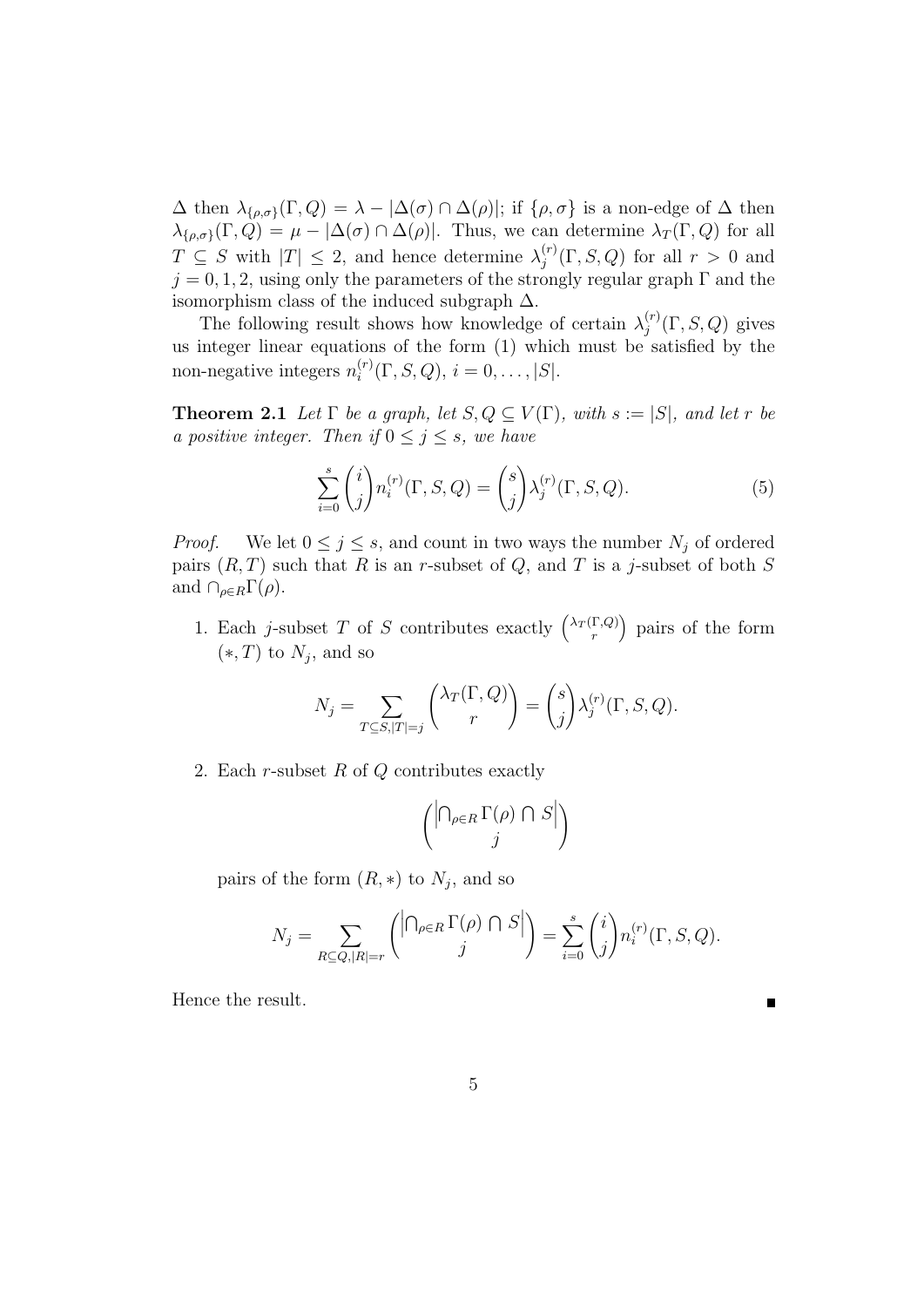We are often interested in the case where  $\Gamma$  is the incidence graph of a block design. A block design is an ordered pair  $(V, \mathcal{B})$ , such that V is a finite non-empty set, whose elements are called *points*, and  $\mathcal{B}$  is a finite non-empty multiset of subsets of V called blocks. For t a non-negative integer and  $v, k, \lambda$ positive integers with  $t \leq k \leq v$ , a  $t$ - $(v, k, \lambda)$  design (or simply a  $t$ -design) is a block design with exactly v points, such that each block has size  $k$  and each t-subset of the point-set is contained in exactly  $\lambda$  blocks. The *incidence graph* of a block design  $D$  is the graph whose vertices are the points and blocks of D (including repeated blocks), with  $\{\alpha, \beta\}$  an edge precisely when one of  $\alpha$  and  $\beta$  is a point and the other is a block containing that point.

Let  $D$  be a block design, and  $S$  a subset of the point-set of  $D$ . Then for  $r$  a positive integer, the *i*-th *intersection number of order r*, denoted  $n_i^{(r)}$  $i^{(r)}(D, S)$ , is defined to be the number of collections of r blocks of D whose intersection intersects S in exactly i points. In particular,  $n_i^{(1)}$  $\mathcal{L}_i^{(1)}(D, S)$  is the number of blocks of  $D$  (including repeats) intersecting  $S$  in exactly  $i$  points. Note that if  $\Gamma$  is the incidence graph of D, and Q is the set of vertices of  $\Gamma$ corresponding to the blocks of D, then

$$
n_i^{(r)}(D, S) = n_i^{(r)}(\Gamma, S, Q).
$$

For T any subset of the point-set of D, let  $\lambda_T(D)$  be the number of blocks of D (including repeats) containing T. Now, for r a positive integer and  $0 \leq j \leq s$ , where  $s := |S|$ , define

$$
\lambda_j^{(r)}(D, S) := \binom{s}{j}^{-1} \sum_{T \subseteq S, |T| = j} \binom{\lambda_T(D)}{r}.
$$
 (6)

Note that if  $\Gamma$  is the incidence graph of D, and Q is the set of vertices of  $\Gamma$ corresponding to the blocks of D, then

$$
\lambda_j^{(r)}(D, S) = \lambda_j^{(r)}(\Gamma, S, Q).
$$

Note further that if D is a  $t-(v, k, \lambda)$  design and T is any j-subset of S with  $j \leq t$ , we have  $\lambda_T(D) = c_j := \lambda \begin{pmatrix} v-j \\ t-i \end{pmatrix}$ t−j  $\binom{k-j}{t-i}$  $t-j$  , and so in this case, for every  $j = 0, \ldots, t$  and every  $r > 0$ , we have  $\lambda_i^{(r)}$  $j^{(r)}(D,S) = {c_j \choose r}$ r .

We now have the following corollary of Theorem 2.1: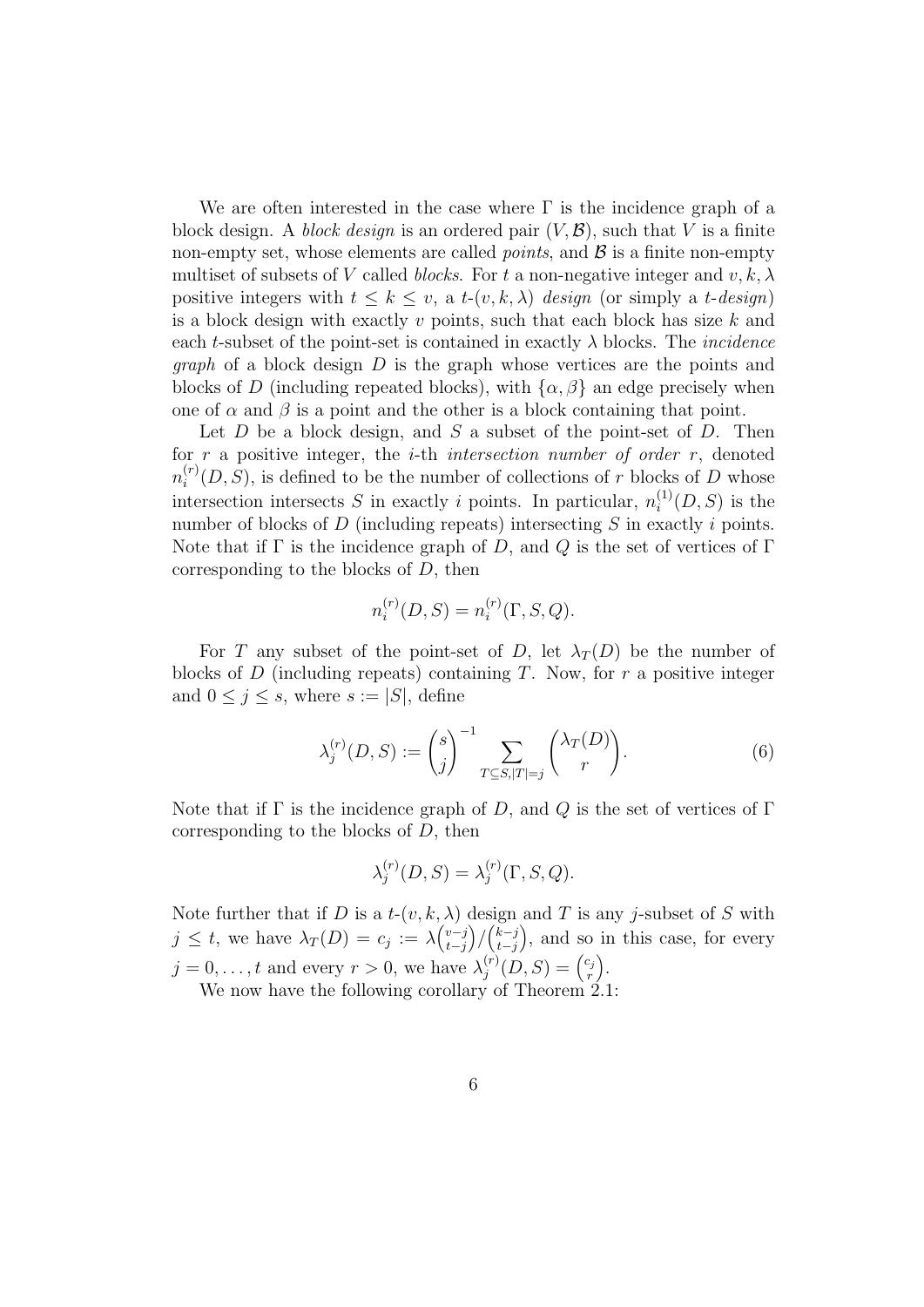Corollary 2.2 Let D be a block design, let S be a subset of the point-set of D, with  $s := |S|$ , and let r be a positive integer. Then if  $0 \le j \le s$ , we have

$$
\sum_{i=0}^{s} {i \choose j} n_i^{(r)}(D, S) = {s \choose j} \lambda_j^{(r)}(D, S).
$$
 (7)

We remark that this result is proved for the case when  $D$  is a t-design and S is a block in [13], in general for t-designs in [15], and for the case  $r = 1$ for general block designs in [5] (from which we have adapted our proof of Theorem 2.1).

### 3 Block intersection polynomials

The preceding section shows that the intersection numbers of order r for graphs and for block designs satisfy integer linear equations of the form (1). These equations can be studied by methods of linear or integer programming, or by using the block intersection polynomials introduced in [5]. In particular, we remark that the **simplex** linear programming package in MAPLE [10] is useful in being able to determine whether given equations of the form (1) have some solution  $[n_0, \ldots, n_s]$  with  $n_i$  a rational number and  $\ell_i \leq n_i \leq u_i$  for given integers  $\ell_i$  and  $u_i$   $(i = 0, \ldots, s)$ . In this paper, however, we concentrate on block intersection polynomials, and proceed with their definition.

For  $k$  a non-negative integer, define the polynomial

$$
P(x,k) := x(x-1)\cdots(x-k+1),
$$

and for real number sequences  $[m_0, \ldots, m_s], [\lambda_0, \ldots, \lambda_t],$  with  $t \leq s$ , define the block intersection polynomial

$$
B(x, [m_0, \dots, m_s], [\lambda_0, \dots, \lambda_t]) := \sum_{j=0}^t {t \choose j} P(-x, t-j) [P(s, j)\lambda_j - \sum_{i=j}^s P(i, j)m_i].
$$
\n(8)

The following theorem shows how we may use block intersection polynomials to obtain information about the  $n_i$  satisfying the linear equations (1). Without loss of generality (and to maintain compatibility with [5]), we write  $b_j$  in the form  $\binom{s}{i}$ j  $(\lambda_j)$ . The assertions of this theorem, after the first, can be translated directly into results, formulae and bounds for the intersection numbers of order r of both graphs and block designs, using Theorem 2.1 for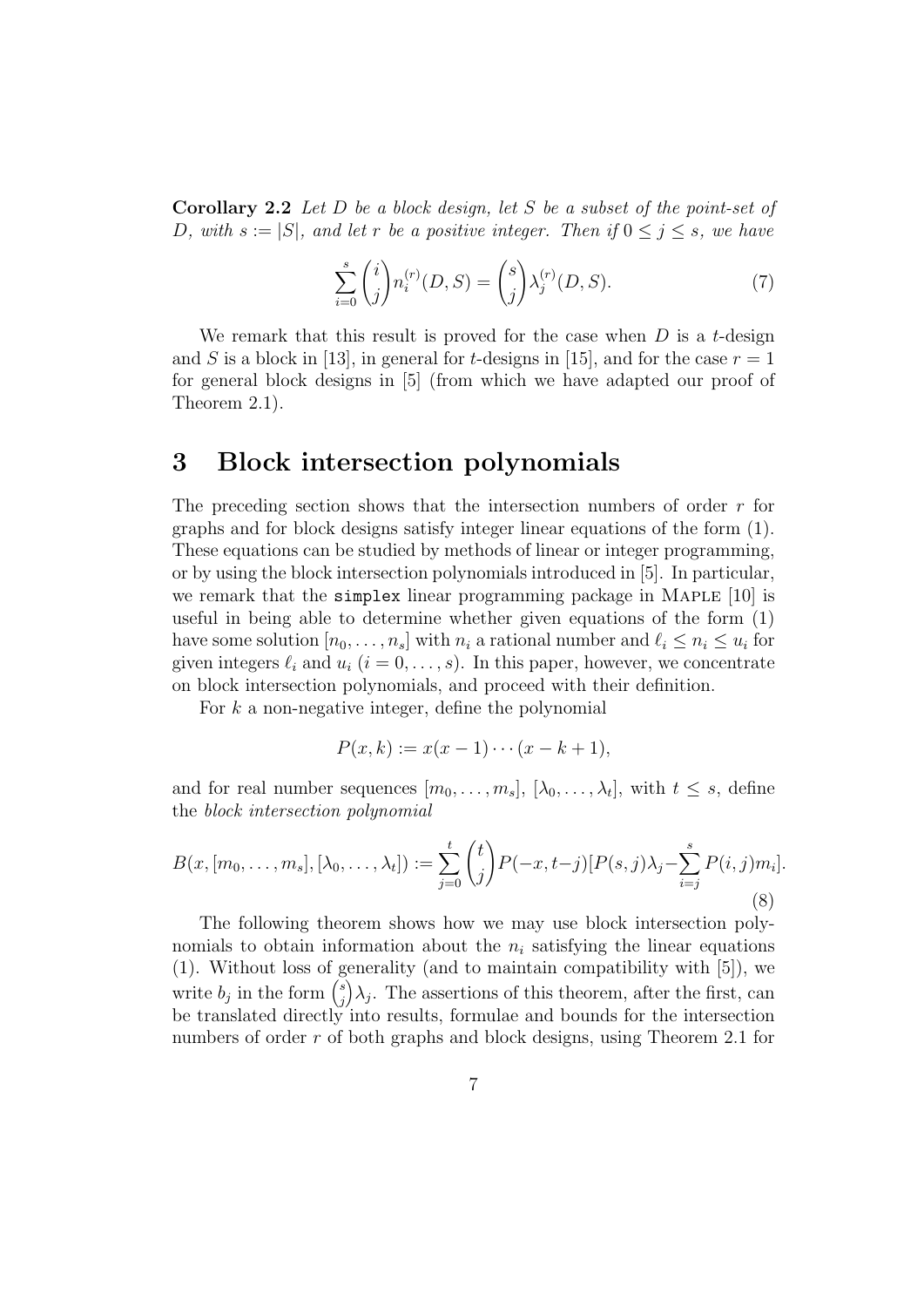graphs and Corollary 2.2 for block designs. We shall perform some of these translations explicitly in Corollary 3.2. In the case of block designs, this corollary extends and generalizes Theorem 4.1 of [5].

**Theorem 3.1** Let s and t be non-negative integers, with  $s \geq t$ , let  $n_0, \ldots, n_s$ ,  $m_0, \ldots, m_s$ , and  $\lambda_0, \ldots, \lambda_t$  be real numbers, such that

$$
\sum_{i=0}^{s} {i \choose j} n_i = {s \choose j} \lambda_j \quad (j = 0, \dots, t),
$$
\n(9)

and let  $B(x)$  be the block intersection polynomial  $B(x,[m_0,\ldots,m_s],[\lambda_0,\ldots,\lambda_t]),$ defined in (8).

Then the following hold:

- 1.  $B(x) = \sum_{i=0}^{s} P(i x, t)(n_i m_i)$ .
- 2. If  $n_i$  and  $m_i$  are integers for all i then  $B(x)$  is a polynomial over the integers, and if  $n_i = m_i$  for all i then  $B(x) \equiv 0$ .
- 3. Suppose that  $m_i \leq n_i$  for all i or  $m_i \geq n_i$  for all i. Then if  $m_i \neq n_i$  for some i,  $B(x)$  is a non-zero polynomial of degree t.
- 4. For every  $\ell = 0, \ldots, s$  and every integer m with  $\ell \notin \{m, m+1, \ldots, m+\ell\}$  $t-1$ , we have:

$$
n_{\ell} = m_{\ell} + \frac{B(m) - \sum_{i \notin \{\ell, m, m+1, \dots, m+t-1\}} P(i-m, t)(n_i - m_i)}{P(\ell - m, t)}.
$$
 (10)

- 5. Suppose that  $m_i \leq n_i$  for all i or  $m_i \geq n_i$  for all i, and that t is even. Then for every  $\ell = 0, \ldots, s$  and every integer m with  $\ell \notin \{m, m + \ell, m\}$  $1, \ldots, m + t - 1$ , we have:
	- $n_{\ell} \leq m_{\ell} + B(m)/P(\ell m, t)$  if  $m_i \leq n_i$  for all i,
	- $n_{\ell} > m_{\ell} + B(m)/P(\ell m, t)$  if  $m_i > n_i$  for all i, and
	- $n_{\ell} = m_{\ell} + B(m)/P(\ell m, t)$  if and only if  $m_i = n_i$  for all  $i \notin$  $\{\ell, m, m+1, \ldots, m+t-1\},$  in which case the sequence  $[n_0, \ldots, n_s]$ is uniquely determined by  $[m_0, \ldots, m_s]$  and  $[\lambda_0, \ldots, \lambda_t]$ .
- 6. Suppose that  $m_i \leq n_i$  for all i or  $m_i \geq n_i$  for all i, and that t is even. Then for every integer m, we have: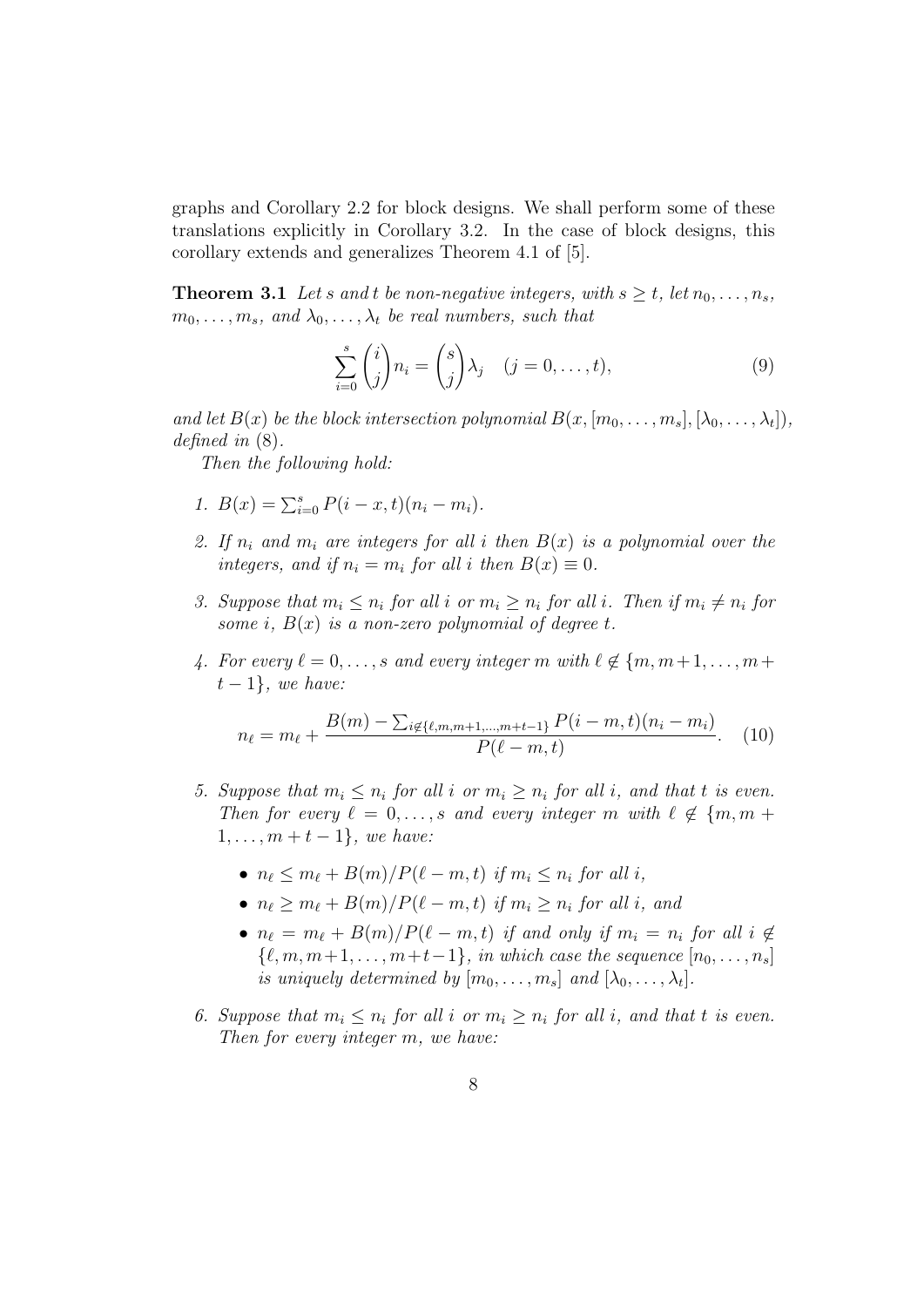- $B(m) > 0$  if  $m_i \leq n_i$  for all i,
- $B(m) \leq 0$  if  $m_i > n_i$  for all i, and
- $B(m) = 0$  if and only if  $m_i = n_i$  for all  $i \notin \{m, m+1, \ldots, m+t-1\}$ 1}, in which case the sequence  $[n_0, \ldots, n_s]$  is uniquely determined by  $[m_0, \ldots, m_s]$  and  $[\lambda_0, \ldots, \lambda_t]$ .

#### Proof.

- 1. This is Theorem 3.2 of [5].
- 2. These follow from part 1.
- 3. First, note that  $P(i-x, t)$  is a polynomial (in x) of degree t, with leading coefficient  $(-1)^t$ . Then, applying part 1, we have that  $B(x)$  is a polynomial of degree at most t, the coefficient of  $x^t$  being  $(-1)^t \sum_{i=0}^{s} (n_i - m_i)$ . This coefficient is non-zero if we have  $m_i \leq n_i$  for all i or  $m_i \geq n_i$  for all *i*, and also  $m_i \neq n_i$  for some *i*.
- 4. This follows from part 1, and the fact that  $P(i m, t) = 0$  precisely when  $i \in \{m, m+1, \ldots, m+t-1\}$ .
- 5. Suppose m is an integer and  $\ell \in \{0, ..., s\} \setminus \{m, m + 1, ..., m + t 1\}.$ Since t is even,  $P(i - m, t)$  is a product of evenly many consecutive integers, and so is non-negative, with  $P(i-m, t) > 0$  when  $i \notin \{m, m+\}$ 1, ...,  $m + t - 1$ . In particular,  $P(\ell - m, t) > 0$ .

Now let 
$$
q := \sum_{i \notin \{\ell, m, m+1, \ldots, m+t-1\}} P(i-m, t)(n_i - m_i)
$$
, so by part 4,

$$
n_{\ell} = m_{\ell} + (B(m) - q)/P(\ell - m, t).
$$

If  $m_i \leq n_i$  for all i, we have  $q \geq 0$ , in which case  $n_\ell \leq m_\ell+B(m)/P(\ell (m, t)$ . If  $m_i \geq n_i$  for all i, we have  $q \leq 0$ , in which case  $n_\ell \geq m_\ell +$  $B(m)/P(\ell-m, t)$ . In either case, we have  $n_{\ell} = m_{\ell} + B(m)/P(\ell-m, t)$ if and only if  $q = 0$ , which holds if and only if  $m_i = n_i$  for all  $i \notin$  $\{\ell, m, m + 1, \ldots, m + t - 1\}.$ 

Now suppose that  $n_\ell = m_\ell + B(m)/P(\ell - m, t)$ , and so, in addition,  $m_i = n_i$  for all  $i \notin \{\ell, m, m + 1, \ldots, m + t - 1\}$ . We show how to (uniquely) determine the remaining  $n_i$ .

Let  $M := \{0, \ldots, s\} \cap \{m, m+1, \ldots, m+t-1\}$ . Then M is a set of consecutive integers, say  $M = \{a, a+1, \ldots, b\}$ . Then  $n_a, n_{a+1}, \ldots, n_b$  are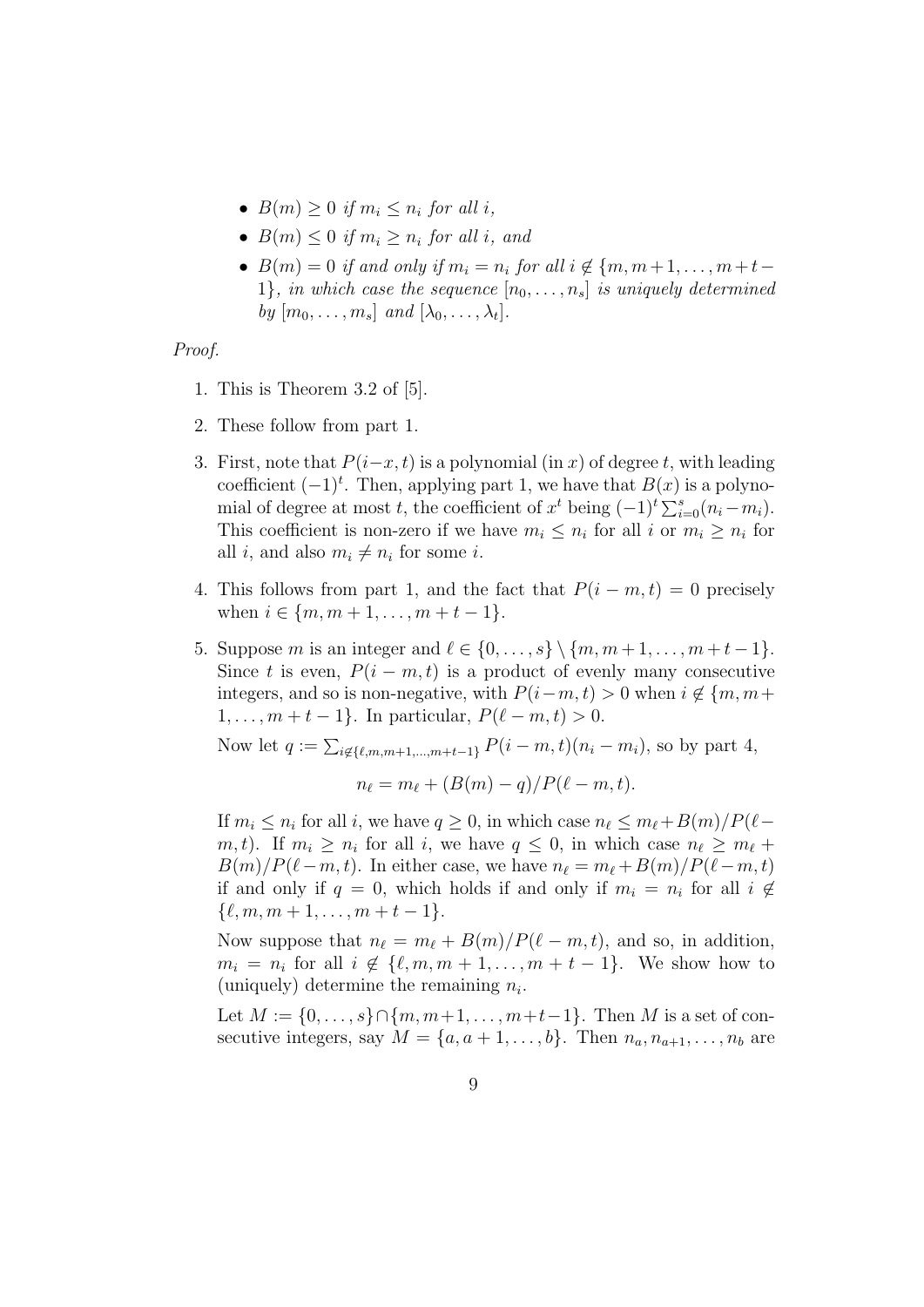uniquely determined by applying (10) successively with that formula's  $(\ell, m)$  taking the values  $(a, a + 1), (a + 1, a + 2), \ldots, (b, b + 1)$  in turn. Note that at each such application, all the required  $n_i$  in the righthand side have been determined, we do not divide by zero, and that the block intersection polynomial  $B(x)$  depends only on  $[m_0, \ldots, m_s]$ and  $[\lambda_0, \ldots, \lambda_t].$ 

6. Suppose t is even and m is an integer. Then  $P(i - m, t)$  is a product of evenly many consecutive integers, and so is non-negative. It then follows from part 1 that if  $m_i \leq n_i$  for all i we have  $B(m) \geq 0$ , and if  $m_i \geq n_i$  for all *i* we have  $B(m) \leq 0$ .

Now suppose  $m_i = n_i$  for all  $i \notin \{m, m + 1, \ldots, m + t - 1\}$ . Since  $P(i - m, t) = 0$  if  $i \in \{m, m + 1, ..., m + t - 1\}$ , we conclude that  $B(m) = \sum_{i=0}^{s} P(i-m, t)(n_i - m_i) = 0.$ 

Conversely, suppose  $B(m) = 0$ . Since  $P(i - m, t) > 0$  unless  $i \in$  ${m, m+1, \ldots, m+t-1}$ , we conclude that since  $B(m) = 0$  and the  $n_i - m_i$  are all non-negative or all non-positive, then we must have  $m_i = n_i$  for all  $i \notin \{m, m + 1, \ldots, m + t - 1\}$ . In this case, we can uniquely determine the remaining  $n_i$  as in part 5.

**Corollary 3.2** Let  $r$  be a positive integer, and let  $s$  and  $t$  be non-negative integers, with t even and  $t \leq s$ , and suppose that either:

- 1.  $\Gamma$  is a graph, and  $S, Q \subseteq V(\Gamma)$ , with S of size s,  $n_i := n_i^{(r)}$  $\binom{r}{i}(\Gamma,S,Q)$  $(i = 0, \ldots, s)$ , and  $\lambda_j := \lambda_j^{(r)}$  $j^{(r)}(\Gamma, S, Q)$   $(j = 0, \ldots, t)$ ; or
- 2. D is a block design, S is a subset of size s of the point-set of D,  $n_i :=$  $n_i^{(r)}$  $i_i^{(r)}(D, S)$   $(i = 0, \ldots, s)$ , and  $\lambda_j := \lambda_j^{(r)}$  $j^{(r)}(D, S)$   $(j = 0, \ldots, t)$ .

In either case, let  $m_0, \ldots, m_s$  be non-negative integers with either  $m_i \leq n_i$ for all i or  $m_i \geq n_i$  for all i, and let

$$
B(x) := B(x, [m_0, \ldots, m_s], [\lambda_0, \ldots, \lambda_t]).
$$

Then  $B(x) \equiv 0$  if and only if  $m_i = n_i$  for all i; otherwise,  $B(x)$  is a degree t polynomial with integer coefficients. Furthermore,  $B(m) \geq 0$  for every integer m if  $m_i \leq n_i$  for all i, and  $B(m) \leq 0$  for every integer m if  $m_i \geq n_i$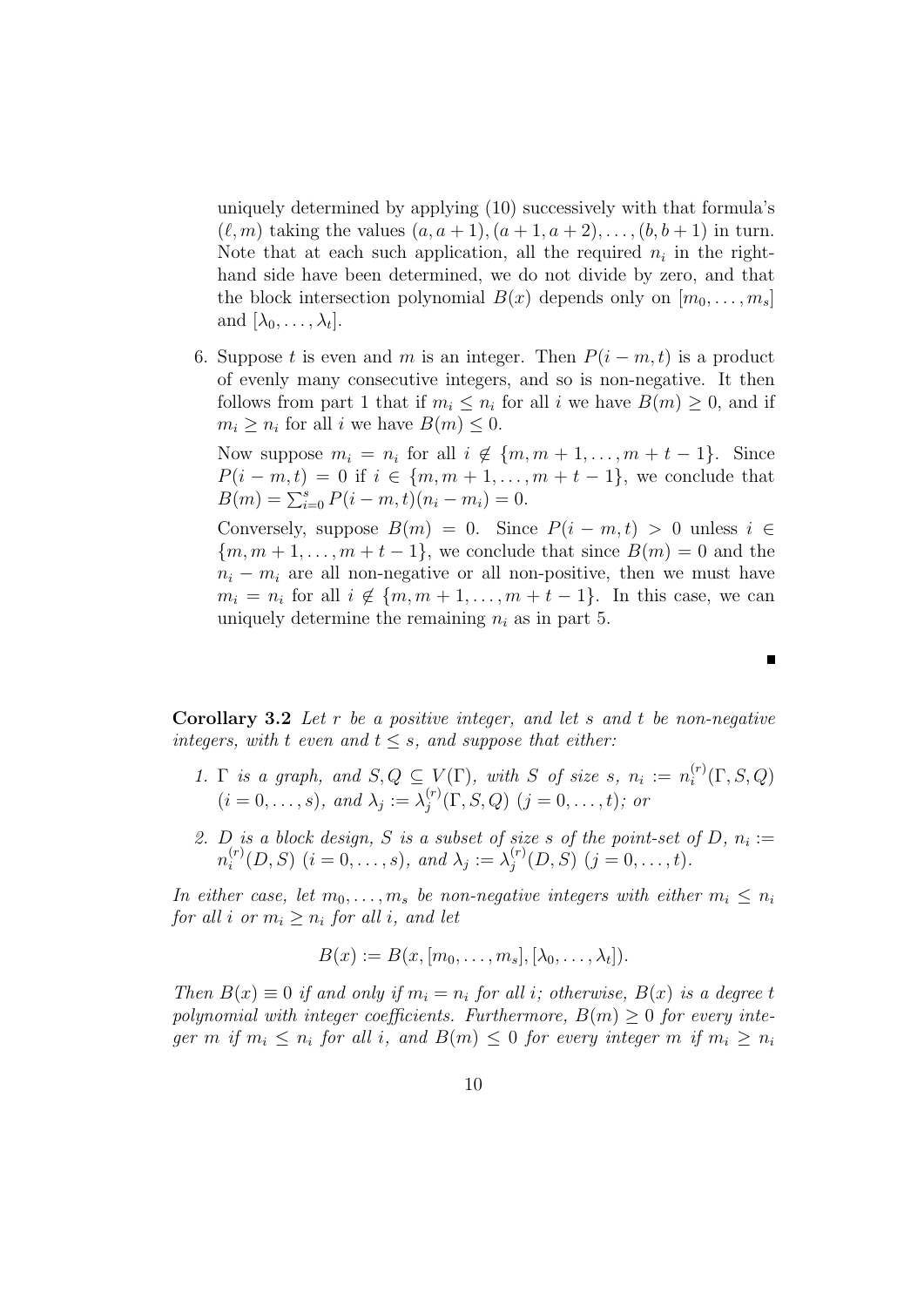for all i. Moreover,  $B(m) = 0$  for some integer m if and only if  $m_i = n_i$ for all  $i \notin \{m, m+1, \ldots, m+t-1\}$ , in which case  $[n_0, \ldots, n_s]$  is uniquely determined by  $[m_0, \ldots, m_s]$  and  $[\lambda_0, \ldots, \lambda_t]$ .

Proof. Apply Theorem 3.1 to the integer linear equations described in Theorem 2.1 and Corollary 2.2, satisfied by the (non-negative) intersection numbers of order r of graphs and blocks designs, respectively.

We remark that algorithms to construct and analyse block intersection polynomials are implemented in the freely available DESIGN package [14] for GAP [7]. For example, you can use GAP and DESIGN to construct a block intersection polynomial  $B(x)$ , determine the integer zeros of  $B(x)$ , and determine whether there is any integer m for which  $B(m) < 0$ . The methods used for this last test are described in [5].

## 4 Applications to edge-regular and amply regular graphs

Here we apply block intersection polynomials to the study of cliques in edge-regular graphs and to the study of induced subgraphs of amply regular graphs. In particular, we prove Theorems 1.1 and 1.2.

### 4.1 Cliques in edge-regular graphs

When studying edge-regular graphs  $\Gamma$  with parameters  $(v, k, \lambda)$ , we may wish to consider the possibility of the existence of a clique S in  $\Gamma$  of some given size  $s \geq 2$ . Where r is a positive integer and  $Q := V(\Gamma) \setminus S$ , we may determine  $\lambda_i^{(r)}$  $j^{(r)}(\Gamma, S, Q)$  for  $j = 0, 1, 2$ , and so can use block intersection polynomials (or linear or integer programming) to obtain information on the numbers  $n_i^{(r)}$  $i^{(r)}(\Gamma, S, Q)$   $(i = 0, \ldots, s)$ . Applying block intersection polynomials in the case  $r = 1$  appears to provide a good bound on the size of cliques in an edge-regular graph with given parameters. We shall give an example of this, after proving Theorem 1.1.

*Proof.* (of Theorem 1.1) Let  $\Gamma$  be an edge-regular graph with parameters  $(v, k, \lambda)$ , let r be a positive integer, and suppose that  $\Gamma$  contains a clique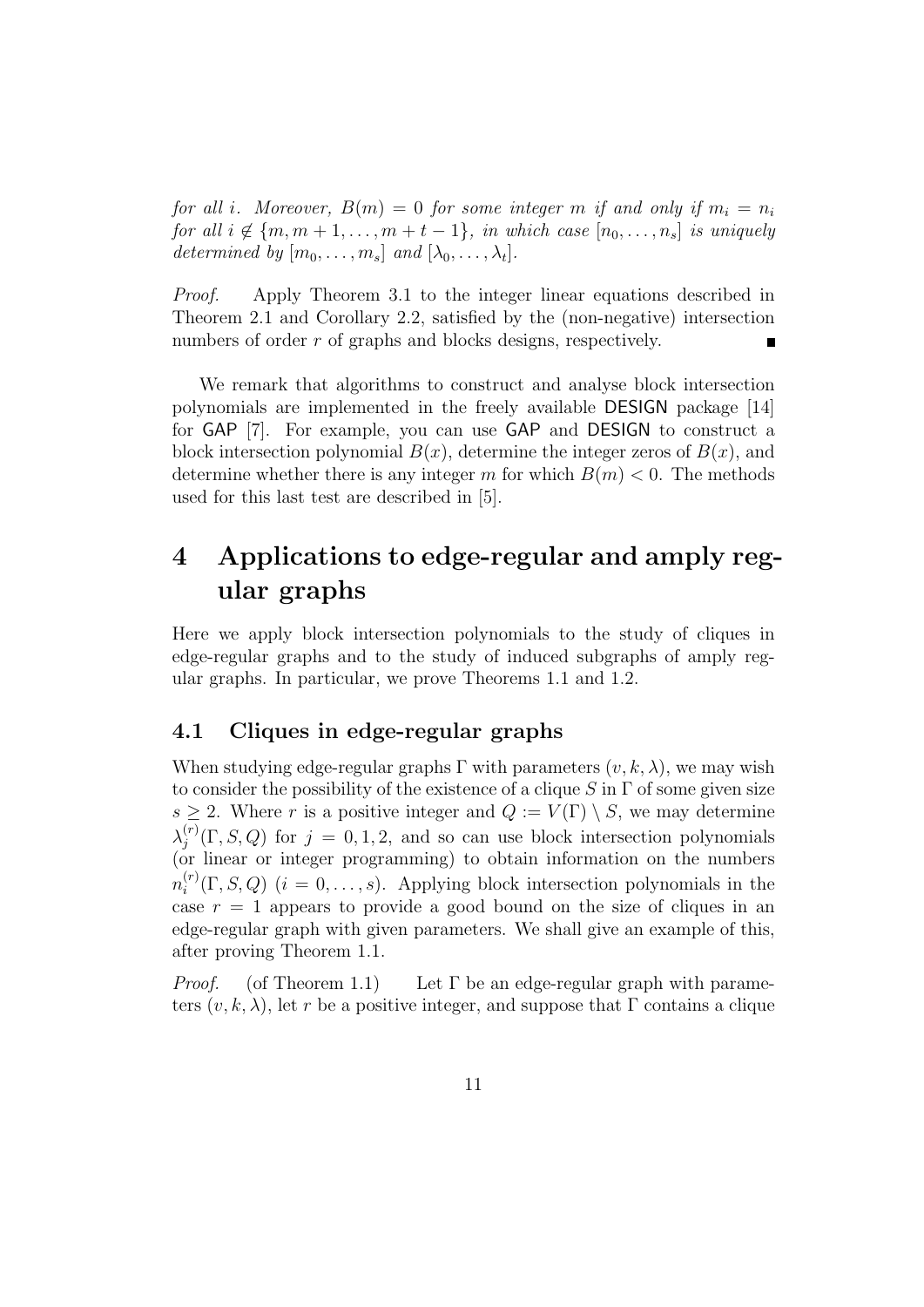S of size  $s \geq 2$ . Let  $Q := V(\Gamma) \setminus S$ , and for  $j = 0, 1, 2$ , let  $\lambda_j := \lambda_j^{(r)}$  $j^{(r)}(\Gamma, S, Q).$ We have

$$
\lambda_0 = \binom{|Q|}{r} = \binom{v-s}{r},
$$
  
\n
$$
\lambda_1 = \binom{k-s+1}{r},
$$
  
\n
$$
\lambda_2 = \binom{\lambda-s+2}{r}.
$$

Let

$$
B(x) := B(x, [0^{s+1}], [\lambda_0, \lambda_1, \lambda_2]).
$$

Applying (8), we have

$$
B(x) = x(x+1)\binom{v-s}{r} - 2xs\binom{k-s+1}{r} + s(s-1)\binom{\lambda-s+2}{r}.
$$

Now applying Corollary 3.2, we have that  $B(m) \geq 0$  for every integer m, and that  $B(m) = 0$  for some integer m if and only if  $n_i^{(r)}$  $i_i^{(r)}(\Gamma, S, Q) = 0$  for all  $i \notin \{m, m + 1\}$ . In this case, we may apply formula (10), substituting the values  $m, m + 1$  respectively for that formula's  $\ell, m$ , to determine that  $n_m^{(r)}(\Gamma, S, Q) = 0 + B(m+1)/P(-1, 2) = B(m+1)/2.$ 

Example 1 Consider the strongly regular graphs with parameters (37, 18, 8, 9). The Paley graph  $Paley(37)$  is one such graph, and it happens to have a maximum clique of size 4. In [12], McKay and Spence describe a computer search which found 6760 pairwise non-isomorphic such graphs. A list of these graphs was downloaded from [11], and it turned out that the first graph on this list has a maximum clique of size 5. It is not known whether there are more strongly regular graphs with these parameters.

The complement of a strongly regular graph with parameters (37, 18, 8, 9) (and such a graph) has least eigenvalue  $\tau \approx -3.541$ , and so the Hoffman bound gives an upper bound of  $6 = |37/(1 - 18/\tau)|$  on the size of a clique.

Now let  $\Gamma$  be any edge-regular graph with parameters  $(37, 18, 8)$ , and suppose that  $\Gamma$  has a clique S of size 6. Let  $Q := V(\Gamma) \setminus S$ , and for  $j = 0, 1, 2$ , let  $\lambda_j := \lambda_j^{(1)}$  $\lambda_j^{(1)}(\Gamma, S, Q)$ . We have  $\lambda_0 = 31$ ,  $\lambda_1 = 13$ , and  $\lambda_2 = 4$ . We calculate

$$
B(x) := B(x, [07], [31, 13, 4]) = 31x2 - 125x + 120,
$$

and find that  $B(2) = -6$ . Hence  $\Gamma$  can have no clique of size 6.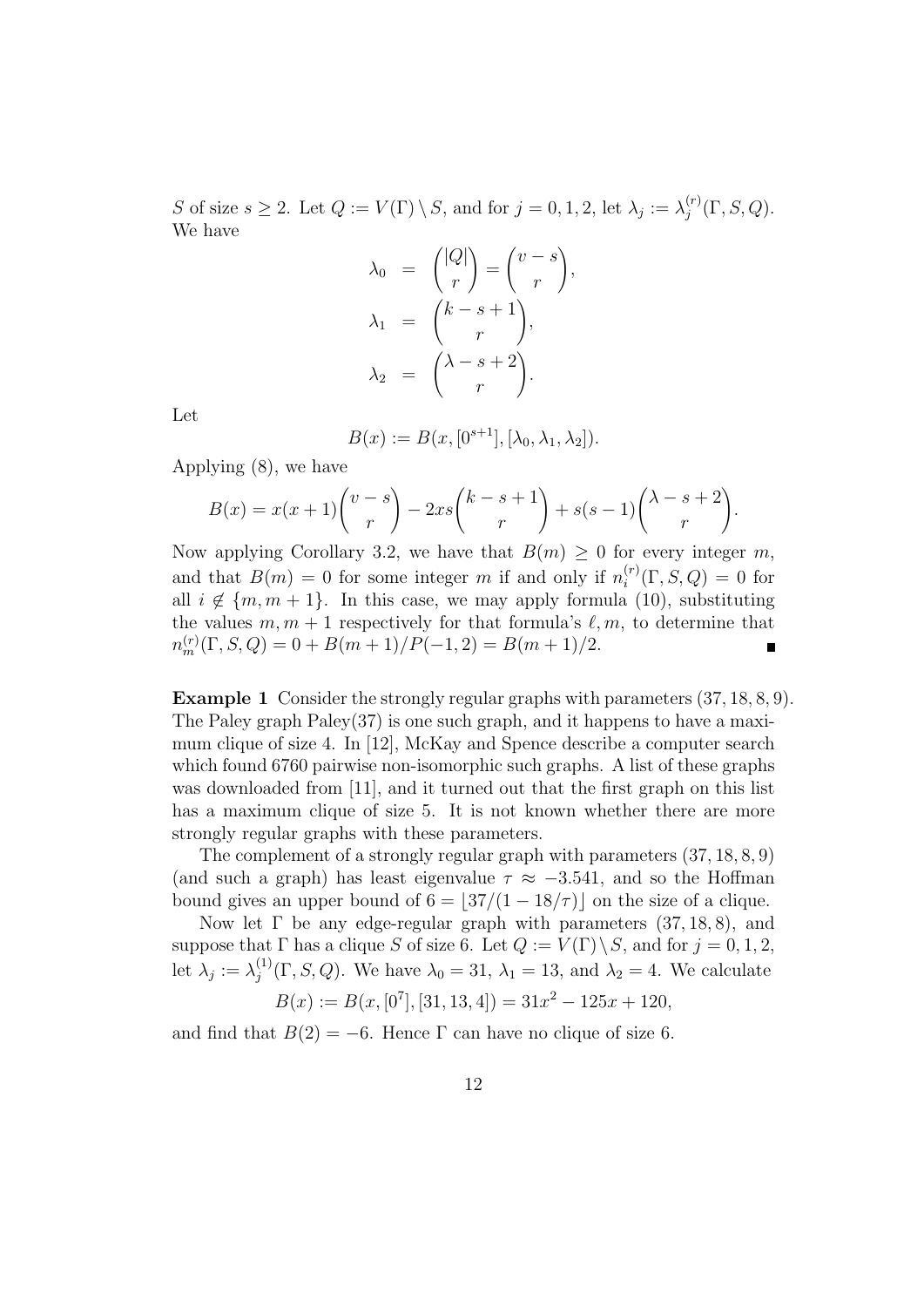### 4.2 Induced subgraphs of amply regular graphs

When studying strongly regular graphs  $\Gamma$  with parameters  $(v, k, \lambda, \mu)$ , we may wish to consider the possibility of a given graph  $\Delta$  being an induced subgraph of such a Γ. As noted in Section 2, where  $S := V(\Delta)$  and  $Q := V(\Gamma) \backslash S$ , using only the parameters of  $\Gamma$  and the isomorphism type of  $\Delta$ , we can compute  $\lambda_i^{(r)}$  $j^{(r)}(\Gamma, S, Q)$  for all  $r > 0$  and  $j = 0, 1, 2$ , and so can use block intersection polynomials (or linear or integer programming) to obtain information on the numbers  $n_i^{(r)}$  $i^{(r)}(\Gamma, S, Q)$   $(i = 0, \ldots, s)$ , and may be able to prove that  $\Gamma$  can have no induced subgraph isomorphic to  $\Delta$ . This may be useful to eliminate search subtrees when performing a computer backtrack search to find or classify strongly regular graphs with given parameters if we build up such graphs via induced subgraphs. We need only the vertex-degree sequence of  $\Delta$  to compute  $\lambda_i^{(1)}$  $j^{(1)}(\Gamma, S, Q)$  for  $j = 0, 1, 2$ , as shown in the proof below of Theorem 1.2.

*Proof.* (of Theorem 1.2) Let  $\Gamma$  be an amply regular graph with parameters  $(v, k, \lambda, \mu)$ , and suppose  $\Delta$  is an induced subgraph of Γ, where  $\Delta$  has  $s \geq 2$  vertices and vertex-degree sequence  $[d_1, \ldots, d_s]$ . Further suppose that  $\Delta$  is connected with diameter at most 2 if  $\Gamma$  is not strongly regular.

Let  $Q := V(\Gamma) \setminus V(\Delta)$ , and for  $j = 0, 1, 2$ , let  $\lambda_j := \lambda_j^{(1)}$  $j^{(1)}(\Gamma, S, Q)$ . We have

$$
\lambda_0 = |Q| = v - s
$$

and

$$
\lambda_1 = s^{-1} \sum_{i=1}^s (k - d_i) = k - s^{-1} \sum_{i=1}^s d_i.
$$

Let e be the number of edges of  $\Delta$ , n the number of non-edges of  $\Delta$ , and p the number of simple undirected paths of length 2 in  $\Delta$ . Then

$$
\lambda_2 = \binom{s}{2}^{-1} (e\lambda + n\mu - p). \tag{11}
$$

Now  $e = \frac{1}{2}$  $\frac{1}{2}\sum_{i=1}^{s} d_i, n = {s \choose 2}$ 2  $\bigg) - e = \bigg( \begin{matrix} s \\ 2 \end{matrix} \bigg)$ 2  $-1$  $\frac{1}{2} \sum_{i=1}^{s} d_i$ , and  $p = \sum_{i=1}^{s} \binom{d_i}{2}$ 2 . Substituting these into (11), and sinplifying, we obtain

$$
\lambda_2 = \frac{1}{s(s-1)} \left( (\lambda - \mu + 1) \sum_{i=1}^s d_i + s(s-1)\mu - \sum_{i=1}^s d_i^2 \right).
$$

Let

$$
B(x) := B(x, [0^{s+1}], [\lambda_0, \lambda_1, \lambda_2]).
$$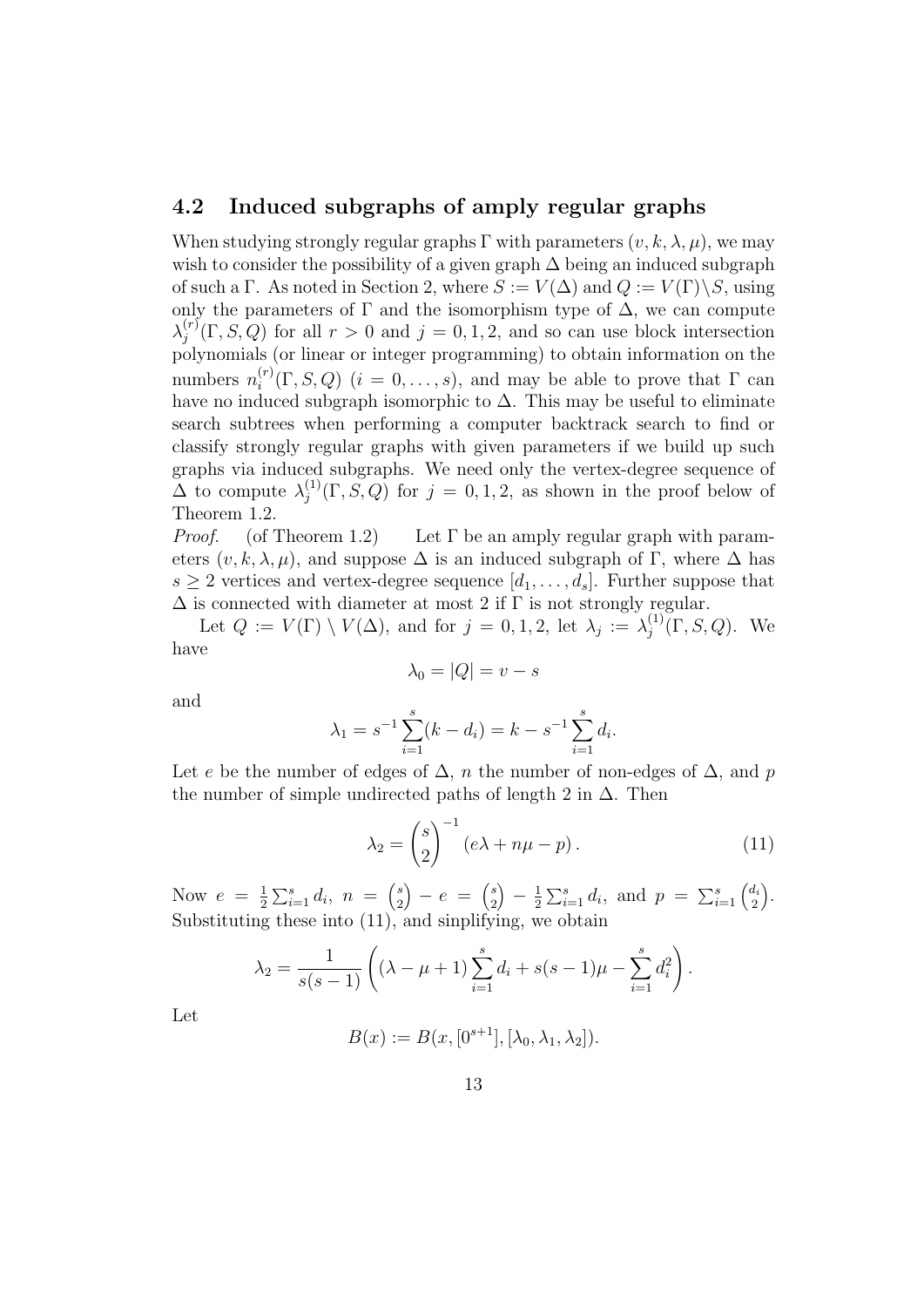Applying (8), we have

$$
B(x) = x(x+1)(v-s) - 2xsk + (2x + \lambda - \mu + 1) \sum_{i=1}^{s} d_i + s(s-1)\mu - \sum_{i=1}^{s} d_i^2.
$$

Now applying Corollary 3.2, we have that  $B(m) \geq 0$  for every integer m, and that  $B(m) = 0$  for some integer m if and only if each vertex in Q is adjacent to exactly m or  $m + 1$  vertices of S. In this case, we may apply formula (10), substituting the values  $m, m+1$  respectively for that formula's  $\ell, m$ , to determine that the number of vertices in  $Q$  adjacent to just  $m$  vertices of  $S$ must be  $0 + B(m + 1)/P(-1, 2) = B(m + 1)/2$ .

**Example 2** Let  $\Gamma$  be a strongly regular graph with parameters  $(76, 30, 8, 14)$ . It is unknown (to the author) whether such a graph exists, although these are "feasible" parameters for a strongly regular graph (see [3]).

Now suppose  $\Gamma$  contains an induced subgraph  $\Delta$  isomorphic to (the 1skeleton of) an octahedron, i.e. the strongly regular graph with parameters  $(6, 4, 2, 4)$ . Let  $S := V(\Delta)$ ,  $Q := V(\Gamma) \setminus S$ , and for  $j = 0, 1, 2$ , let  $\lambda_j :=$  $\lambda_i^{(1)}$  $\lambda_j^{(1)}(\Gamma, S, Q)$ . We have  $\lambda_0 = 70$ ,  $\lambda_1 = 26$ , and  $\lambda_2 = 34/5$ . We calculate

$$
B(x) := B(x, [0^7], [70, 26, 34/5]) = 70(x - 2)(x - 51/35),
$$

so in particular,  $B(2) = 0$ . Hence, exactly  $B(3)/2 = 54$  vertices not in  $\Delta$  are joined to exactly 2 vertices of  $\Delta$ , and the remaining 16 vertices not in  $\Delta$  are joined to exactly 3 vertices of  $\Delta$ .

## 5 Applications to block designs

Some applications of block intersection polynomials to block designs were given in [5]. Here we give further applications, and start with the proof of Theorem 1.3.

*Proof.* (of Theorem 1.3) Let t be an even positive integer, let D be a  $t\text{-}(v, k, \lambda)$  design, let S be a block of D, and let  $n_i := n_i^{(1)}$  $i^{(1)}(D, S)$ . Then  $n_i$ is the number of blocks of  $D$  meeting  $S$  in exactly  $i$  points. Now suppose that  $I(D, S) \subseteq \{m, m+1, \ldots, m+t-1\}$  for some integer m, and let  $m_0 =$  $\dots = m_{k-1} = 0$  and  $m_k = 1$ . Then  $m_i \leq n_i$  for all i, and  $m_i = n_i$  for all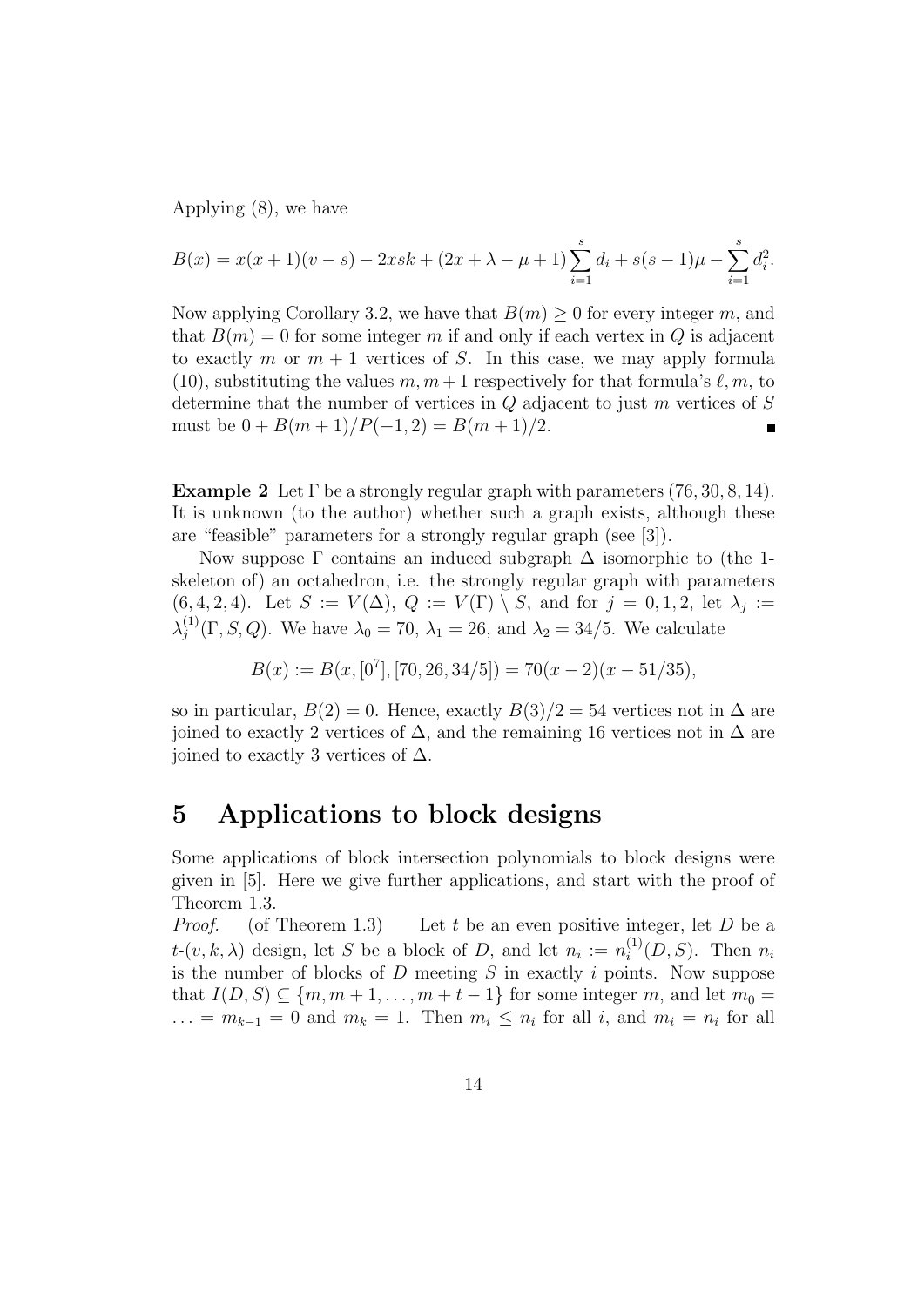$i \notin \{m, m+1, \ldots, m+t-1\}$ , and so, where  $c_j := \lambda_j^{(1)}$  $j^{(1)}(D, S) = \lambda {v-j \choose t-i}$ t−j  $\binom{k-j}{t-i}$ t−j )  $(i = 0, \ldots, t)$ , and

$$
B(x) := B(x, [0^k, 1], [c_0, \ldots, c_t]),
$$

we have, by Corollary 3.2, that  $B(m) = 0$ .

Now let E be any  $t-(v, k, \lambda)$  design, and let T be any block of E. Then  $m_i \leq n_i^{(1)}$  $i^{(1)}(E,T)$  for  $i = 0, ..., k$  and  $\lambda_j^{(1)}$  $j^{(1)}(E,T) = c_j \text{ for } j = 0,\ldots,t, \text{ and}$ since  $B(m) = 0$ , by Corollary 3.2, we have that

$$
[n_0^{(1)}(E,T),\ldots,n_k^{(1)}(E,T)]=[n_0,\ldots,n_k]=f([0^k,1],[c_0,\ldots,c_t]),
$$

П

for some function  $f$ .

In some sense, this result is best possible, for consider the  $2-(8, 4, 3)$  design with points  $1, \ldots, 8$ , and blocks (with commas and set brackets omitted):

1234, 1238, 1256, 1357, 1458, 1467, 1678, 2367, 2457, 2468, 2578, 3456, 3478, 3568.

The sizes of the intersections of the block 1234 with the other blocks are the three consecutive integers 1, 2, 3, and the sizes of the intersections of the block 1357 with the other blocks are the two nonconsecutive integers 0, 2.

We now give a somewhat similar application to arbitrary block designs.

**Theorem 5.1** Let  $D = (V, \mathcal{B})$  be a block design, let S be an s-subset of V, and let r and t be positive integers, with t even,  $t \leq s$ , such that the set of those i for which  $n_i^{(\bar{r})}$  $i^{(r)}(D, S) > 0$  is contained in a set of t consecutive integers. Suppose  $E = (W, \mathcal{C})$  is a block design, with  $S' \subseteq W$  and  $|S'| = s$ . Then  $n_i^{(r)}$  $i^{(r)}(E, S') = n_i^{(r)}$  $i_i^{(r)}(D,S)$  for  $i=0,\ldots,s$  if and only if  $\lambda_j^{(r)}$  $j^{(r)}(E,S')=\lambda_j^{(r)}$  $j^{(r)}(D,S)$ for  $j = 0, \ldots, t$ .

*Proof.* Let  $\lambda_j := \lambda_j^{(r)}$  $j^{(r)}(D, S)$  for  $j = 0, \ldots, t$ , and let

$$
B(x) := B(x, [0^{s+1}], [\lambda_0, \dots, \lambda_t]).
$$

Then, by Corollary 3.2, applied with  $m_i = 0 \leq n_i^{(r)}$  $i_i^{(r)}(D, S)$  for  $i = 0, ..., s$ , we have that  $B(m) = 0$  for some integer m.

Suppose now that  $n_i^{(r)}$  $\mathcal{E}_i^{(r)}(E,S')~=~n_i^{(r)}$  $i_i^{(r)}(D, S)$  for  $i = 0, \ldots, s$ . Then, by Corollary 2.2, we have  $\lambda_i^{(r)}$  $j^{(r)}(E, S') = \lambda_j \text{ for } j = 0, ..., t.$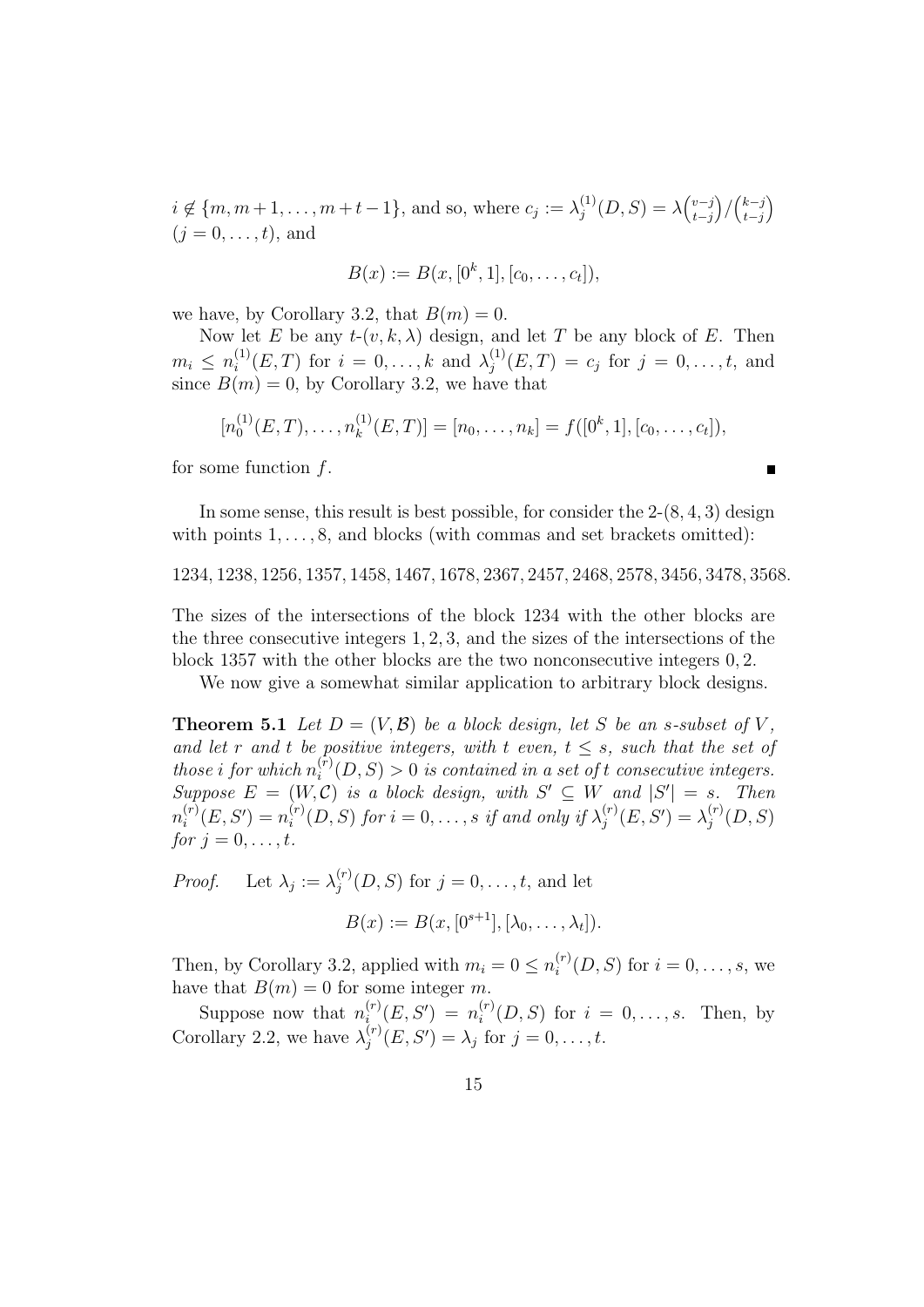Conversely, suppose that for  $j = 0, \ldots, t$  we have  $\lambda_j^{(r)}$  $j^{(r)}(E, S') = \lambda_j$ . Then, since  $B(m) = 0$ , by Corollary 3.2, we have that

 $[n_0^{(r)}]$  $\mathcal{O}_0^{(r)}(E,S'),\ldots,\mathcal{O}_s^{(r)}(E,S')]=[n_0^{(r)}]$  $\mathcal{O}_0^{(r)}(D,S), \ldots, \mathcal{O}_s^{(r)}(D,S)] = f([0^{s+1}], [\lambda_0, \ldots, \lambda_t]),$ for some function  $f$ .  $\blacksquare$ 

This theorem certainly applies when  $S = V$ , the point-set of the block design  $D = (V, \mathcal{B})$ . Now  $n_i^{(1)}$  $i^{(1)}(D, V)$  is the number of blocks of D of size i, and more generally,  $n_i^{(r)}$  $i^{(r)}(D, V)$  is the number of collections of r blocks of D whose intersection has size  $i$ . Such numbers were studied for  $t$ -designs in [1, 2], and were found to be useful isomorphism-class invariants. Note that D is the dual of a r-wise balanced design if and only if there is just one  $i$  for which  $n_i^{(r)}$  $i^{(r)}(D, V) > 0.$ 

#### 5.1 An application to design search

Here we give an example illustrating how a block intersection polynomial can give useful information to aid in the search for a block design with certain given properties.

In [6], Dobcsányi, Preece and Soicher study the problem of when a 2- $(v, k, \lambda)$  design can have a repeated block, and they present a summary of their catalogue of  $2-(v, k, \lambda)$  designs with repeated blocks and having parameters  $(v, b, r, k, \lambda)$  satisfying

$$
r \le 20, \quad 3 \le k \le \nu/2, \quad \gcd(b, r, \lambda) = 1,\tag{12}
$$

where  $r = \lambda(v-1)/(k-1)$  is the number of blocks containing a given point and  $b = v r / k$  is the number of blocks.

There was just one parameter list in [6] satisfying (12) for which the existence of a 2-design with repeated blocks was unknown, but this has now been settled by Vedran Kr $\check{c}$ adinac [9], who found a 2-(31, 5, 2) design with exactly four pairs of repeated blocks, making use of an assumed group of automorphisms of order 5 with just one fixed point, and tactical decompositions. Examining further the catalogue in [6], we find just two parameter lists satisfying (12) for which there is a 2-design with repeated blocks, but no design is given meeting the block multiplicity bound given in [5], the open cases being whether there is a 2-(20, 5, 4) design with a block of multiplicity 3 and whether there is a  $2-(17, 5, 5)$  design also with a block of multiplicity 3.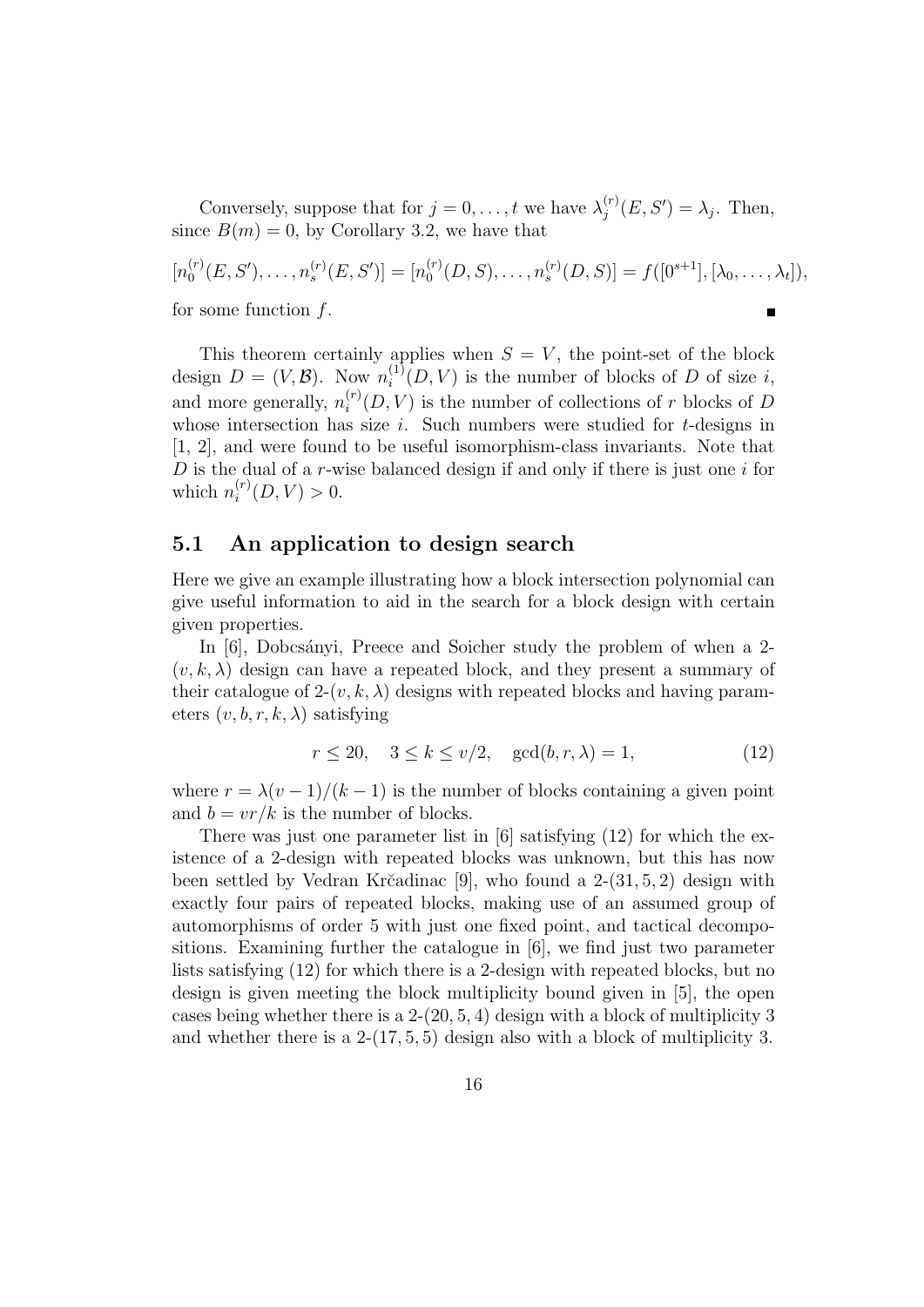We thus want to find a 2-(20, 5, 4) design D with at least one block having multiplicity 3, and we start by assuming a group  $G$  of automorphisms of order 10, generated by

 $(1, 2, 3, 4, 5)(6, 7, 8, 9, 10)(11, 12, 13, 14, 15)(16, 17, 18, 19, 20)$ 

and

$$
(2,5)(3,4)(7,10)(8,9)(12,15)(13,14)(17,20)(18,19).
$$

Since  $D$  will have 76 blocks, it is reasonable to assume that  $D$  will have two disjoint G-invariant blocks,  $B_1 := \{1, 2, 3, 4, 5\}$  and  $B_2 := \{6, 7, 8, 9, 10\}$ , say, each with multiplicity 3. Now we calculate the block intersection polynomial

$$
B(x) := B(x, [3, 0^4, 3], [76, 19, 4]) = 70(x - 1)(x - 2/7).
$$

Since  $B(1) = 0$ , we have that a block of multiplicity 3 disjoint from three blocks must meet every further block in exactly 1 or 2 points, and so any block not having the same underlying set as  $B_1$  or  $B_2$  must meet each of  $B_1$ and  $B_2$  in exactly 1 or 2 points. This provides restrictions on the possible G-orbits of the other blocks of  $D$ , and using the function BlockDesigns in the DESIGN package [14], we find a set of blocks that complete  $B_1^3$  and  $B_2^3$ to the block multiset of a  $2-(20, 5, 4)$  design. This set is the union of the G-orbits of {1, 2, 6, 7, 14}, {1, 3, 6, 8, 17}, {1, 7, 11, 12, 14}, {1, 7, 11, 16, 17},  $\{1, 7, 15, 18, 19\}, \{1, 8, 12, 16, 19\}, \{1, 8, 13, 14, 20\}, \{1, 8, 15, 18, 20\}.$ 

In a similar way, we have found a  $2-(17, 5, 5)$  design having one block of multiplicity 3, and no other repeated blocks.

### References

- [1] A. Betten, Schnittzahlen von Designs, Dissertation, Universität Bayreuth, 2000. Bayreuth. Math. Schr. 58 (2000),  $x+131$  pp.
- [2] A. Betten, A. Kerber, R. Laue and A. Wasserman, Simple 8-designs with small parameters, Des. Codes Cryptography  $15$  (1998), 5-27.
- [3] A.E. Brouwer, Strongly regular graphs, in Handbook of Combinatorial Designs (Second edition), C.J. Colbourn and J.H. Dinitz, eds, Chapman and Hall/CRC, Boca Raton, 2007, 852–868.